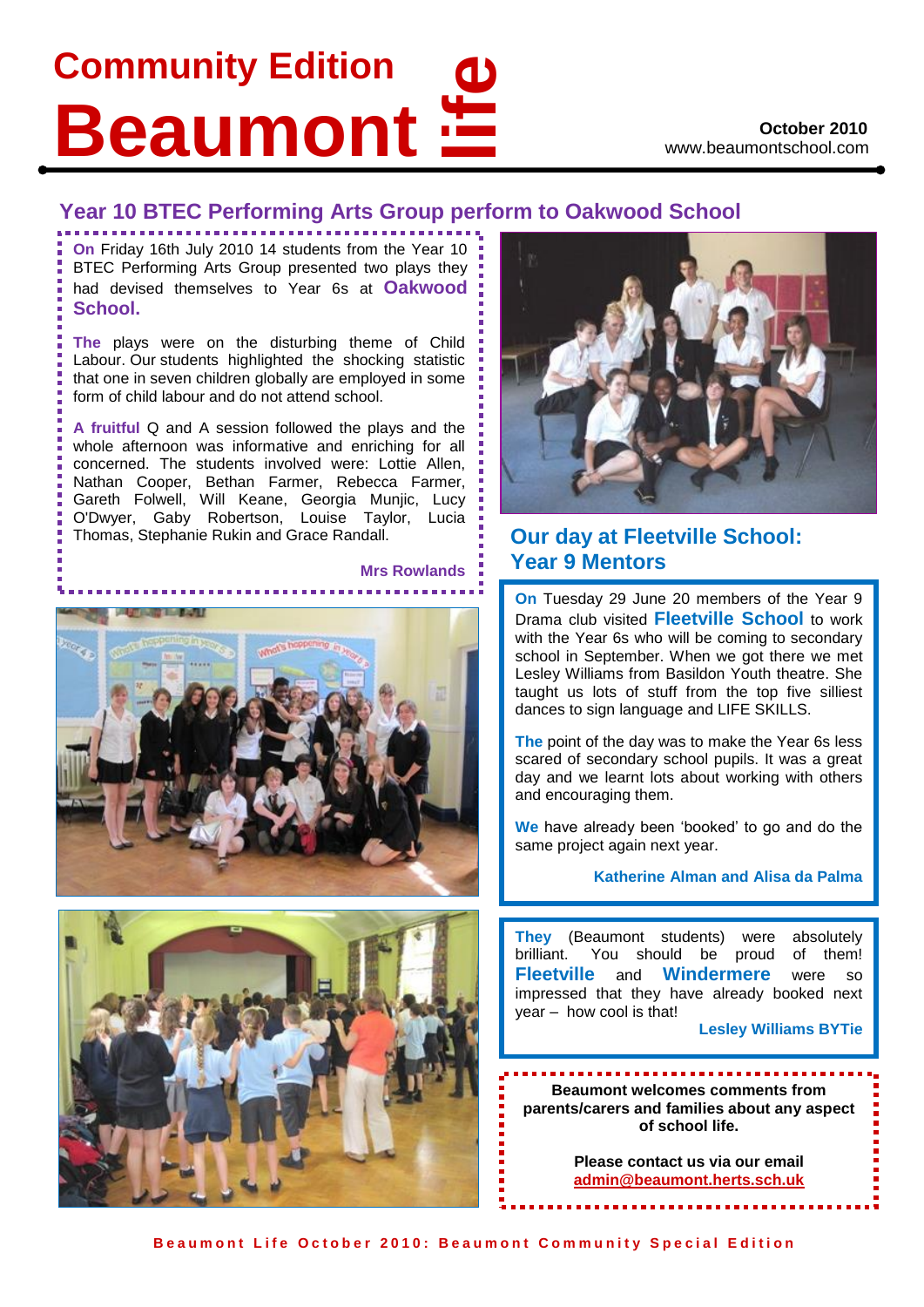### **Year 9 Million Makers**

**Towards** the end of last term, Year 9 students spent lessons and lunchtimes organising and running fundraising activities to help **The Prince's Trust** charity. The Prince's Trust is the UK's leading youth charity, helping young people aged 14 to 30 to develop their confidence and skills, and to get into education, training and employment.



**All** the Year 9 students took part in the Million Makers initiative. Million Makers is a nationwide project which gives groups based in schools, business and the community the opportunity to have fun while raising funds for the Prince's Trust through mini enterprises.

**The** students spent several PSHCE (Personal Social Health and Citizenship Education) lessons developing their ideas and writing a business plan. The initiative culminated in every group of students putting their business plan into practice by running a lunchtime fundraising stall. There was an interesting variety of fundraising activities ranging from cake sales, a smoothie and ice cream bar, basketball competitions, a nail bar, car washing, and a sponsored swim, to designer plimsolls and face painting.

#### **The amount of money raised was an impressive £1415.59.**

**Right** at the end of the summer term, representatives from the Prince's Trust came to school to receive the cheque. Local volunteer for the Prince's Trust, Steve Lindsay is pictured here with some of the groups who raised the largest amounts of money.

**'A really** big well done to everyone involved. The Million Makers project has been a brilliant way for the students to gain insight into both the world of enterprise and the fantastic work that the Prince's Trust does. The amount of money raised was staggering and the students have set a real challenge to this year's Year 9s to try to beat the total money raised.'



#### **Miss Cleverly, Head of PHSCE and Head of Year**

## **Year 9 Textiles Project helps Oxfam**

**In** textiles we have been learning about recycling our clothes. We learnt about the issues of cotton weaving, growing and picking and we learnt Reuse, Recycle, Rethink, Repair and Refuse. We made booklets and a power point about all the information, and then we had a competition with all the other Tech groups.

**We** also made cushion covers out of old materials. We made these by weaving, and using sewing machines to sew the weaving to a backing. Then a few of us went down to **Oxfam** to drop off the covers. The next day more of us went back and had our photo taken for the Review and another person from the Review came and interviewed us about everything we had done. It was really fun, and we all learnt a lot.



**Anna Keeley 9N**.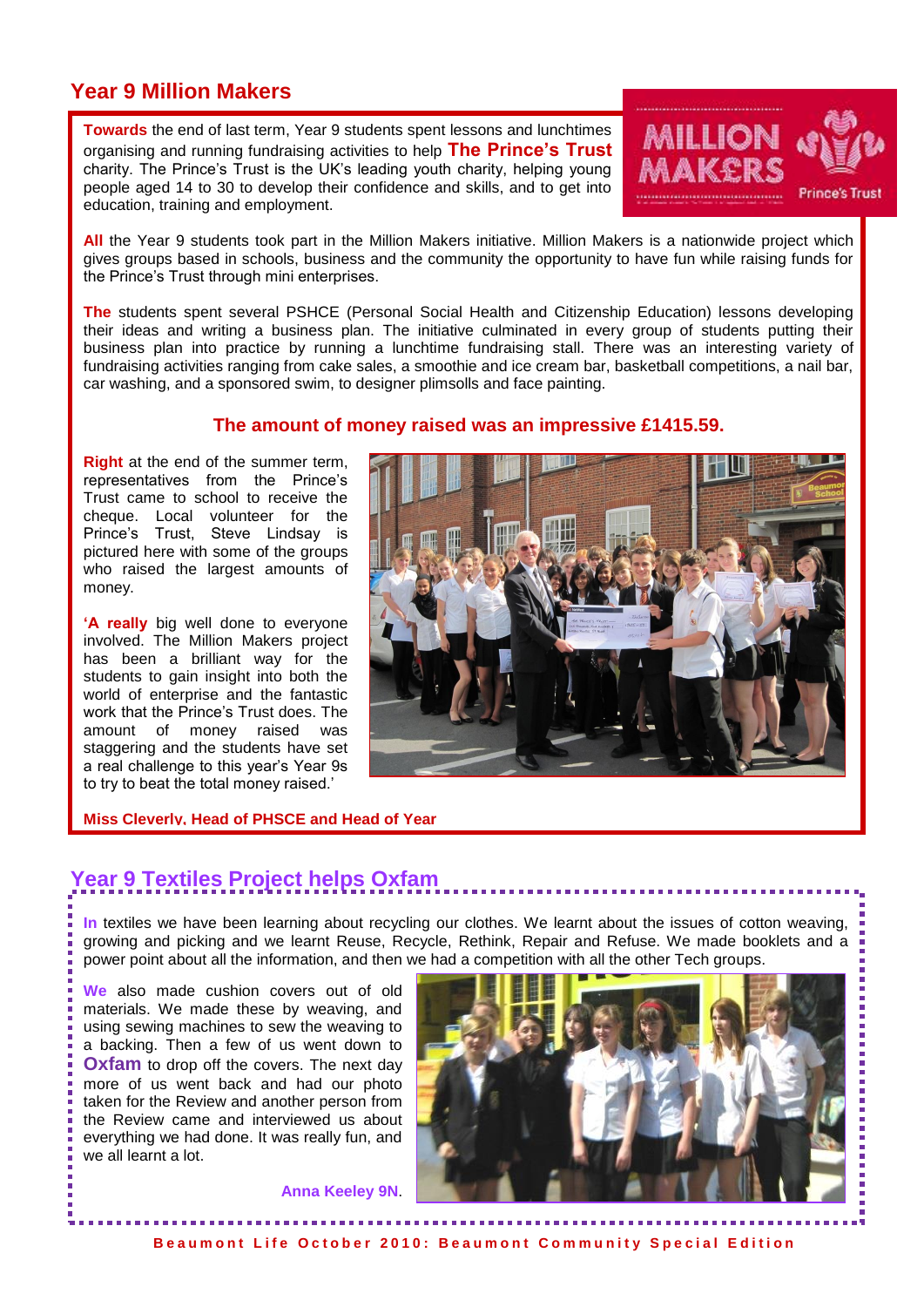# **Beaumont School Student Voi<sub>Ge</sub>**

## **Primary schools**

#### **Primary School Committee**

 **This** has been a busy and successful year for this Committee. From September 2009 - June 2010, myself, students from Years 11, 10, 8, 7 and I attended **Oakwood Primary School** every Monday lunchtime. Our students played a variety of logic and strategy games with them, as well as getting to know them socially. Thanks to this scheme (set up by Mrs Powdrell) many Year 6 Oakwood Students who are coming to Beaumont in September, will have some familiar faces to look out for.

**Extending** primary-secondary pupil work, Mr Taylor took some Year 7 committee members to Oakwood and Garden Fields, as part of his Head of Year 7 visits. This has proved very successful and it is hoped it can be extended to other schools next year. Committee members also supported Year 6 pupils on Induction Day, 8th July. **Ms Wensley**

#### on Student Voice Day, 24th June, 2 dvds were made by pupils to support primary pupils. One shows year 7th June, endities Committee **of the subjects studied at Beaumont. It is designed to give year 5 and 6 and 6 and 6 and 6 and 6 and 6 and 6 and 6 and 6 and 6 and 6 and 6 and 6 and 6 and 6 and 6 and 6 and 6 and 6 and 6 and 6 and 6 and**

pupils an insight into the school from the pupills perspective. Hopefully it will be shown on Secondary Transfer **This** year, our Student Voice has contributed a huge amount to the community and good causes. The Charities Committee has held many exciting events to raise money for several different charities, including Jeans for Genes, Children in Need, Water Aid and our link school in South Africa.



donated in exchange for splendid and scrumptious cakes. People have paid to **for the South Africa** See spectacles put on by teachers and students such as karaoke and dance **Money** has been raised in many different ways – many a pound has been competitions. We have walked laps around the sizzling field to understand the walk that the students in our link school make and then soaked teachers with wet sponges.

**The Charities Committee is a great hub of innovative, energetic and passionate** students who have put masses of effort in to make these great events a reality and we look forward to their even grander enterprises next year. **Mr Lloyd**



### **Record Breaking Exam results**

**Once** again Beaumont students have excelled themselves and reached new heights of achievement at GCSE and A level.

At A level, 64% of students achieved A\*, A or B grades compared with 47.8% nationally, and 88 of the 143 students entered scored higher than AAA or equivalent. Approximately 80% of students gained entry to a University of their choice, whilst another 10% found a place via Clearing. Over the past three years our value added scores for both AS and A2 place us in the top 5% in the country.

At GCSE, 79% of Beaumont students gained 5+ A\*-C including English and Maths compared with 47% nationally. 100% of our 'fast track' students taking GCSE Maths and/or a modern foreign language early achieved A\*-B grades.

**Full** details can be found on the school website at **[http://www.beaumontschool.com/curriculum/exam\\_results.php](http://www.beaumontschool.com/curriculum/exam_results.php)**

**A** huge well done to all our students and the staff who have helped them achieve these results.

**Martin Atkinson, Deputy Head**

**Charity**